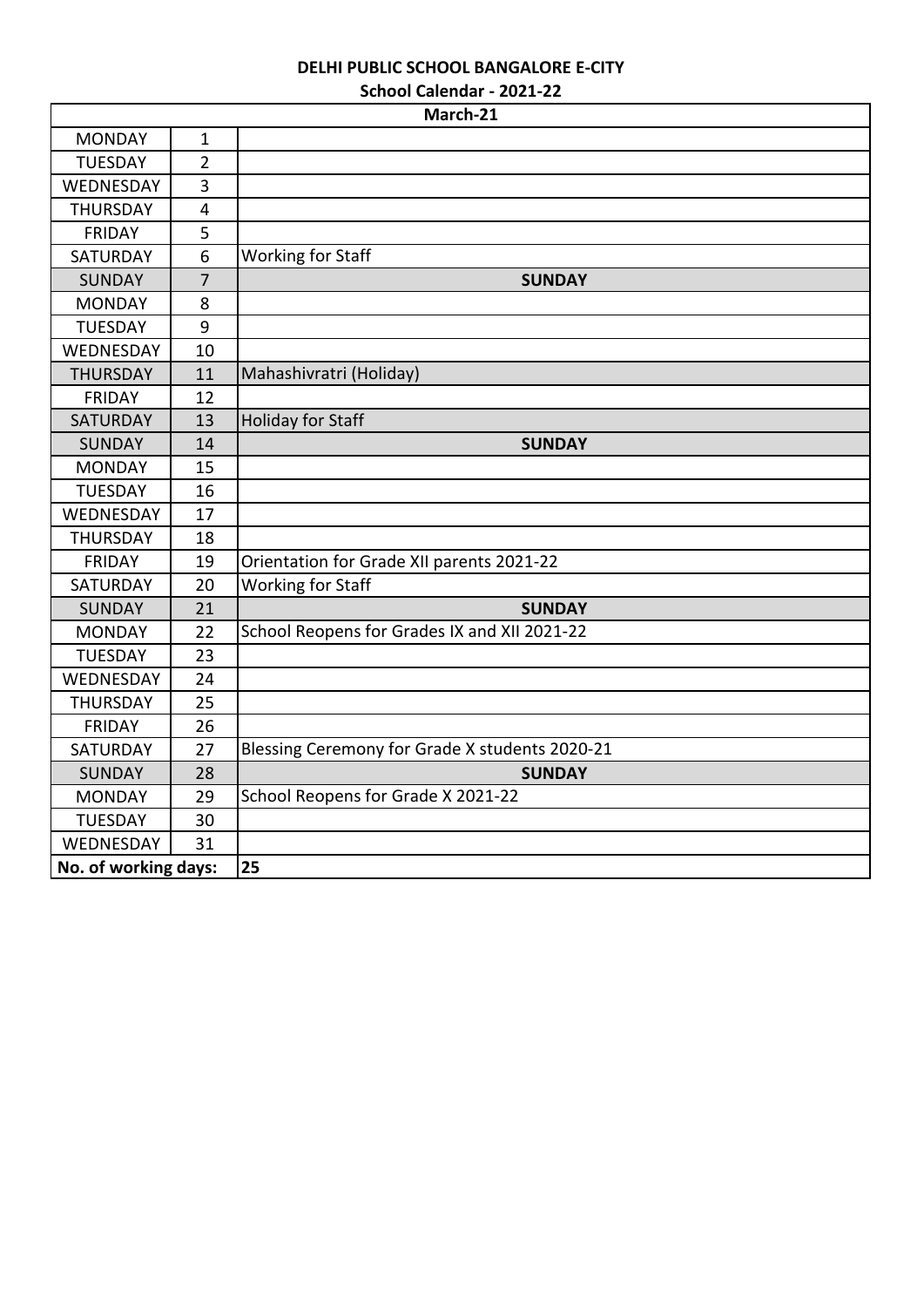## **DELHI PUBLIC SCHOOL BANGALORE E-CITY**

|  | School Calendar - 2021-22 |  |
|--|---------------------------|--|
|--|---------------------------|--|

|                      |                | April-21                                                       |
|----------------------|----------------|----------------------------------------------------------------|
| <b>THURSDAY</b>      | $\mathbf{1}$   |                                                                |
| <b>FRIDAY</b>        | $\overline{2}$ | Good Friday(Holiday)                                           |
| SATURDAY             | 3              | <b>Working for Staff</b>                                       |
| <b>SUNDAY</b>        | $\overline{4}$ | <b>SUNDAY</b>                                                  |
| <b>MONDAY</b>        | 5              |                                                                |
| <b>TUESDAY</b>       | 6              |                                                                |
| WEDNESDAY            | $\overline{7}$ |                                                                |
| <b>THURSDAY</b>      | 8              |                                                                |
| <b>FRIDAY</b>        | 9              | Orientation for parents of Grade I and new parents of Grade II |
| SATURDAY             | 10             | Orientation for new parents of Grades III - VIII               |
| <b>SUNDAY</b>        | 11             | <b>SUNDAY</b>                                                  |
| <b>MONDAY</b>        | 12             |                                                                |
| <b>TUESDAY</b>       | 13             | Ugadi (Holiday)                                                |
| WEDNESDAY            | 14             | Ambedkar Jayanti (Holiday)                                     |
| <b>THURSDAY</b>      | 15             | School reopens for Grades Nursery - VIII 2021-22               |
| <b>FRIDAY</b>        | 16             |                                                                |
| SATURDAY             | 17             | <b>Working for Staff</b>                                       |
| <b>SUNDAY</b>        | 18             | <b>SUNDAY</b>                                                  |
| <b>MONDAY</b>        | 19             |                                                                |
| <b>TUESDAY</b>       | 20             |                                                                |
| WEDNESDAY            | 21             |                                                                |
| <b>THURSDAY</b>      | 22             |                                                                |
| <b>FRIDAY</b>        | 23             |                                                                |
| SATURDAY             | 24             |                                                                |
| <b>SUNDAY</b>        | 25             | Mahavir Jayanti (Holiday)<br><b>SUNDAY</b>                     |
| <b>MONDAY</b>        | 26             | School reopens for Grade XI 2021-22                            |
| <b>TUESDAY</b>       | 27             |                                                                |
| WEDNESDAY            | 28             |                                                                |
| <b>THURSDAY</b>      | 29             |                                                                |
| <b>FRIDAY</b>        | 30             |                                                                |
| No. of working days: |                | 23                                                             |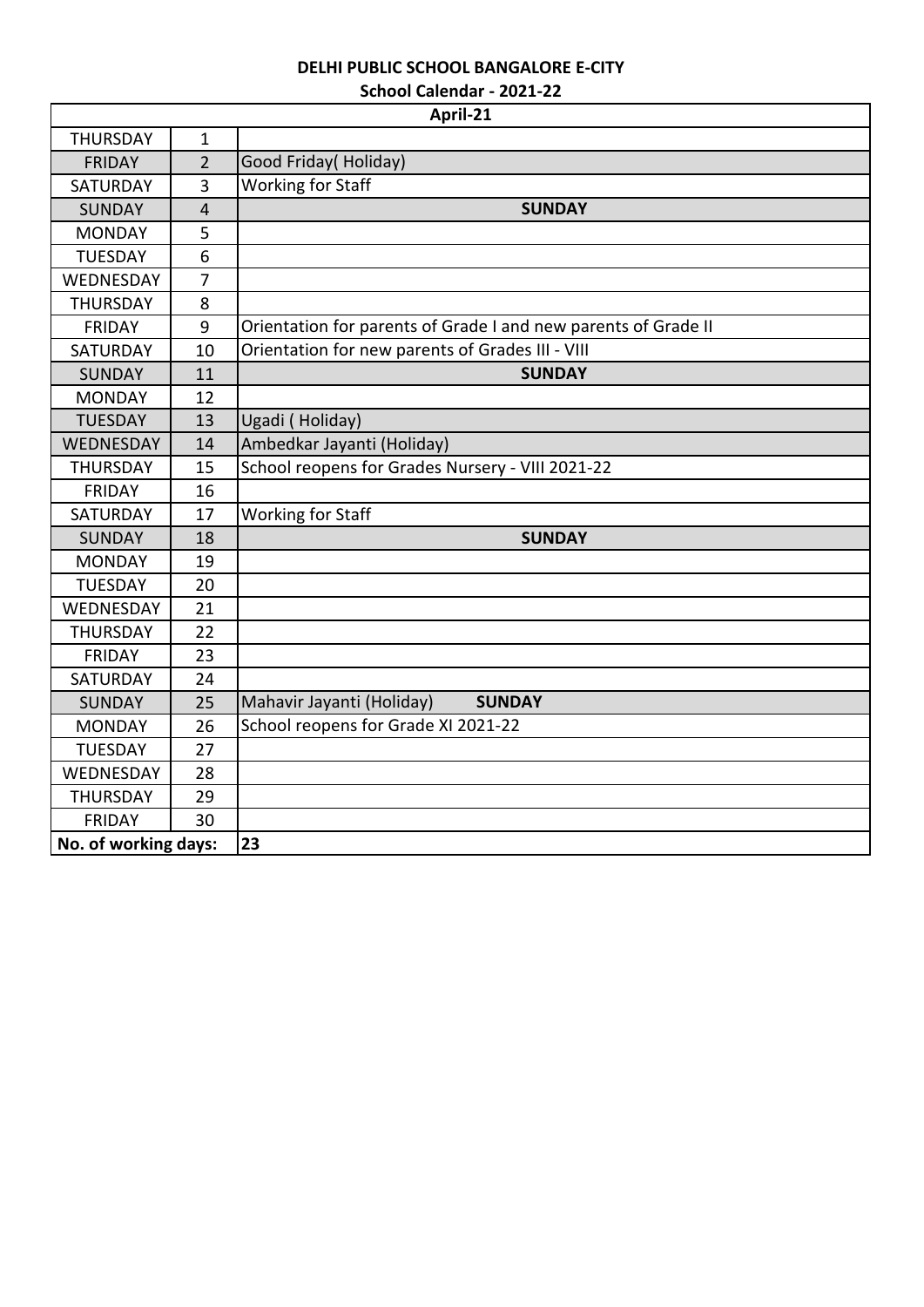|                      |                         | $May-21$                                         |
|----------------------|-------------------------|--------------------------------------------------|
| <b>SATURDAY</b>      | $\mathbf{1}$            | May Day(Holiday)                                 |
| <b>SUNDAY</b>        | $\overline{2}$          | <b>SUNDAY</b>                                    |
| <b>MONDAY</b>        | 3                       |                                                  |
| <b>TUESDAY</b>       | $\overline{\mathbf{4}}$ |                                                  |
| WEDNESDAY            | 5                       |                                                  |
| THURSDAY             | 6                       |                                                  |
| <b>FRIDAY</b>        | $\overline{7}$          | Last working day for Grades Nursery- XII 2021-22 |
| SATURDAY             | 8                       |                                                  |
| <b>SUNDAY</b>        | $\overline{9}$          | <b>SUNDAY</b>                                    |
| <b>MONDAY</b>        | 10                      |                                                  |
| <b>TUESDAY</b>       | 11                      |                                                  |
| WEDNESDAY            | 12                      |                                                  |
| THURSDAY             | 13                      |                                                  |
| <b>FRIDAY</b>        | 14                      | Basava Jayanti (Holiday) / Id-Ul-Fitr* (Holiday) |
| SATURDAY             | 15                      |                                                  |
| <b>SUNDAY</b>        | 16                      | <b>SUNDAY</b>                                    |
| <b>MONDAY</b>        | 17                      |                                                  |
| <b>TUESDAY</b>       | 18                      |                                                  |
| WEDNESDAY            | 19                      |                                                  |
| <b>THURSDAY</b>      | 20                      |                                                  |
| <b>FRIDAY</b>        | 21                      |                                                  |
| SATURDAY             | 22                      |                                                  |
| <b>SUNDAY</b>        | 23                      | <b>SUNDAY</b>                                    |
| <b>MONDAY</b>        | 24                      |                                                  |
| <b>TUESDAY</b>       | 25                      |                                                  |
| WEDNESDAY            | 26                      |                                                  |
| <b>THURSDAY</b>      | 27                      |                                                  |
| <b>FRIDAY</b>        | 28                      |                                                  |
| SATURDAY             | 29                      |                                                  |
| <b>SUNDAY</b>        | 30                      | <b>SUNDAY</b>                                    |
| <b>MONDAY</b>        | 31                      |                                                  |
| No. of working days: |                         | 5                                                |

\* Subject to change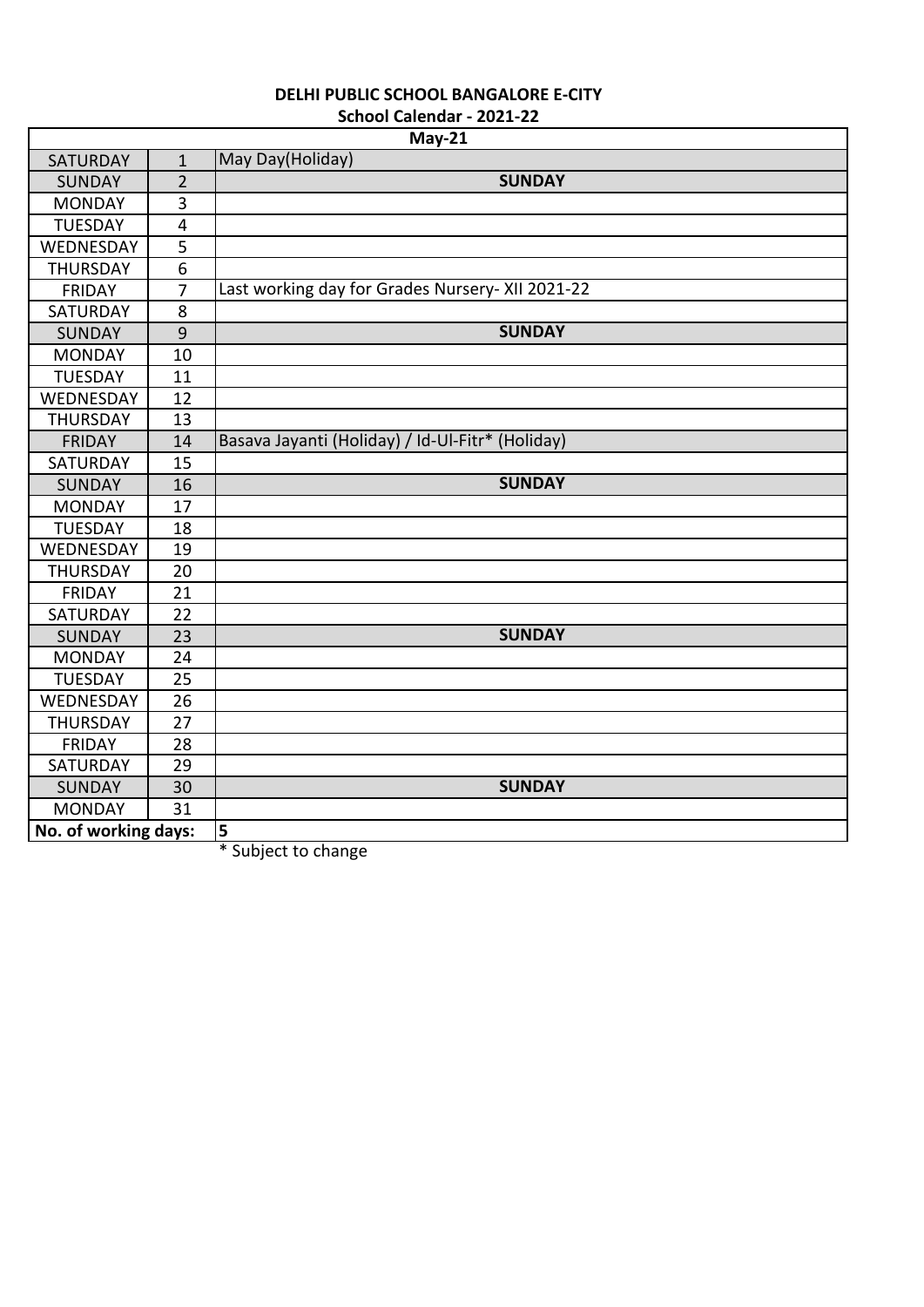|                      |                | JUIUUI LAITIUAI - ZUZI-ZZ<br>June-21      |  |
|----------------------|----------------|-------------------------------------------|--|
| <b>TUESDAY</b>       | $\mathbf 1$    |                                           |  |
| WEDNESDAY            | $\overline{2}$ |                                           |  |
| <b>THURSDAY</b>      | 3              |                                           |  |
| <b>FRIDAY</b>        | 4              |                                           |  |
| SATURDAY             | 5              |                                           |  |
| <b>SUNDAY</b>        | 6              | <b>SUNDAY</b>                             |  |
| <b>MONDAY</b>        | 7              |                                           |  |
| <b>TUESDAY</b>       | 8              |                                           |  |
| WEDNESDAY            | 9              |                                           |  |
| <b>THURSDAY</b>      | 10             |                                           |  |
| <b>FRIDAY</b>        | 11             |                                           |  |
| SATURDAY             | 12             | <b>School reopens for Staff</b>           |  |
| <b>SUNDAY</b>        | 13             | <b>SUNDAY</b>                             |  |
| <b>MONDAY</b>        | 14             | School reopens for Grades Nursery - XII   |  |
| <b>TUESDAY</b>       | 15             |                                           |  |
| WEDNESDAY            | 16             |                                           |  |
| <b>THURSDAY</b>      | 17             |                                           |  |
| <b>FRIDAY</b>        | 18             | Inter - House Drawing Competition (I-XII) |  |
| SATURDAY             | 19             | <b>Working for Staff</b>                  |  |
| <b>SUNDAY</b>        | 20             | <b>SUNDAY</b>                             |  |
| <b>MONDAY</b>        | 21             | International Yoga Day Celebration        |  |
| <b>TUESDAY</b>       | 22             |                                           |  |
| WEDNESDAY            | 23             |                                           |  |
| <b>THURSDAY</b>      | 24             |                                           |  |
| <b>FRIDAY</b>        | 25             |                                           |  |
| <b>SATURDAY</b>      | 26             | <b>Working for Staff</b>                  |  |
| <b>SUNDAY</b>        | 27             | <b>SUNDAY</b>                             |  |
| <b>MONDAY</b>        | 28             |                                           |  |
| <b>TUESDAY</b>       | 29             |                                           |  |
| WEDNESDAY            | 30             |                                           |  |
| No. of working days: |                | 16                                        |  |
|                      |                |                                           |  |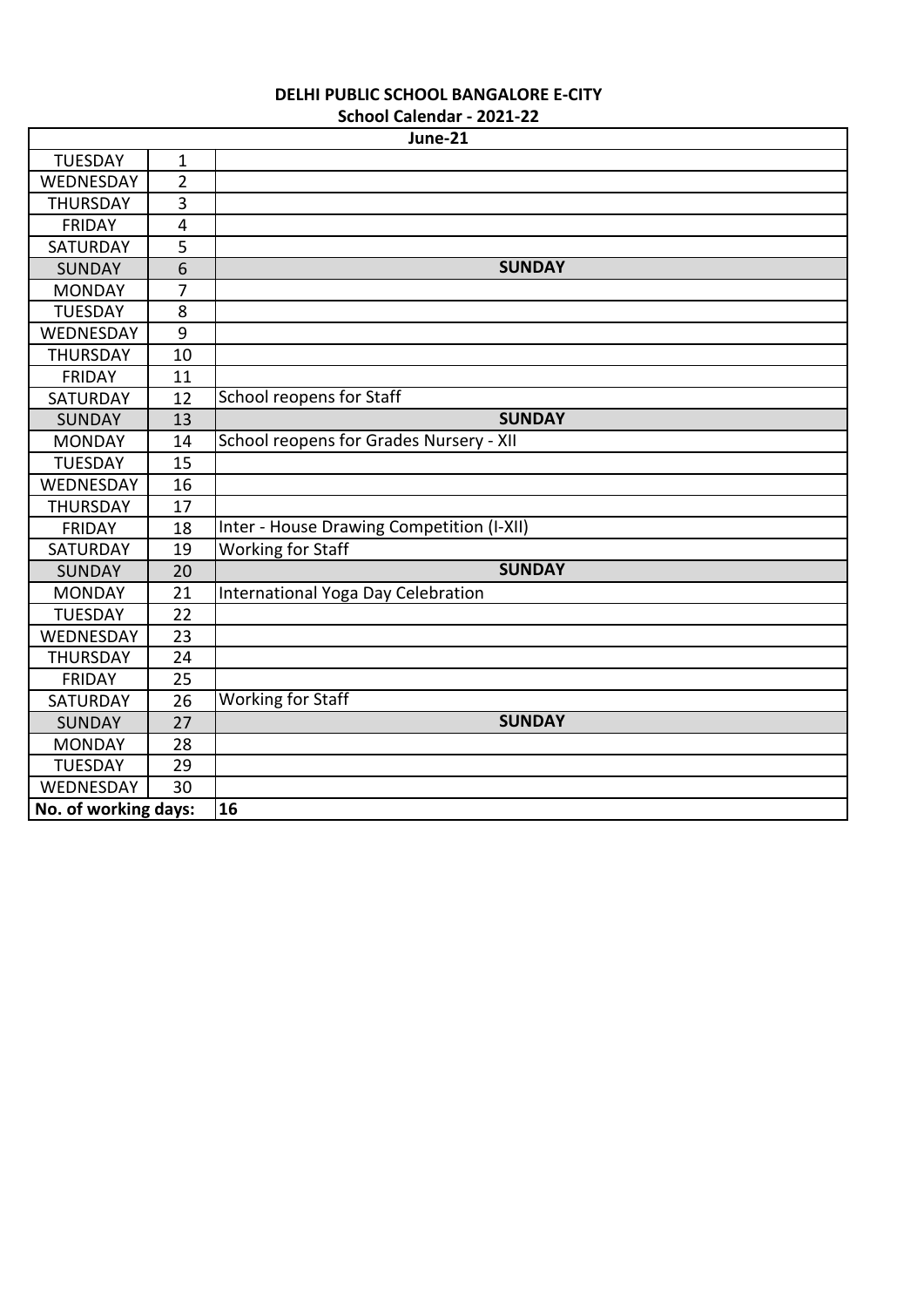|                      |                | JUIUUI CAITIUAI - ZUZI-ZZ<br>July-21                               |                                                                                                                 |                                        |
|----------------------|----------------|--------------------------------------------------------------------|-----------------------------------------------------------------------------------------------------------------|----------------------------------------|
| <b>THURSDAY</b>      | $\mathbf 1$    |                                                                    |                                                                                                                 |                                        |
| <b>FRIDAY</b>        | $\overline{2}$ |                                                                    |                                                                                                                 |                                        |
| <b>SATURDAY</b>      | 3              | <b>Investiture Ceremony</b>                                        |                                                                                                                 |                                        |
| <b>SUNDAY</b>        | $\overline{4}$ | <b>SUNDAY</b>                                                      |                                                                                                                 |                                        |
| <b>MONDAY</b>        | 5              | Dress to Express-Inter- House Fancy Dress Competition(Grades I-IV) |                                                                                                                 |                                        |
| <b>TUESDAY</b>       | 6              |                                                                    |                                                                                                                 |                                        |
| WEDNESDAY            | $\overline{7}$ |                                                                    |                                                                                                                 |                                        |
| <b>THURSDAY</b>      | 8              |                                                                    |                                                                                                                 |                                        |
| <b>FRIDAY</b>        | 9              |                                                                    |                                                                                                                 |                                        |
| <b>SATURDAY</b>      | 10             | <b>Holiday for Staff</b>                                           |                                                                                                                 |                                        |
| <b>SUNDAY</b>        | 11             | <b>SUNDAY</b>                                                      |                                                                                                                 |                                        |
| <b>MONDAY</b>        | 12             |                                                                    |                                                                                                                 |                                        |
| <b>TUESDAY</b>       | 13             |                                                                    |                                                                                                                 |                                        |
| WEDNESDAY            | 14             | <b>UNIT TEST 1 (I &amp;</b>                                        | $\begin{array}{c} \text{ID} \\ \text{PRE} \text{ MID-TERM} \\ \text{FOR} \text{ CLASS} \text{ III} \end{array}$ | PRE MID-TERM FOR<br>CLASSES (IV - XII) |
| <b>THURSDAY</b>      | 15             |                                                                    |                                                                                                                 |                                        |
| <b>FRIDAY</b>        | 16             |                                                                    |                                                                                                                 |                                        |
| SATURDAY             | 17             | <b>Working for Staff</b>                                           |                                                                                                                 |                                        |
| <b>SUNDAY</b>        | 18             | <b>SUNDAY</b>                                                      |                                                                                                                 |                                        |
| <b>MONDAY</b>        | 19             |                                                                    |                                                                                                                 |                                        |
| <b>TUESDAY</b>       | 20             |                                                                    |                                                                                                                 |                                        |
| WEDNESDAY            | 21             | Bakrid (Holiday)*                                                  |                                                                                                                 |                                        |
| <b>THURSDAY</b>      | 22             |                                                                    |                                                                                                                 |                                        |
| <b>FRIDAY</b>        | 23             | French Day                                                         |                                                                                                                 |                                        |
| SATURDAY             | 24             | <b>Holiday for Staff</b>                                           |                                                                                                                 |                                        |
| <b>SUNDAY</b>        | 25             | <b>SUNDAY</b>                                                      |                                                                                                                 |                                        |
| <b>MONDAY</b>        | 26             |                                                                    |                                                                                                                 |                                        |
| <b>TUESDAY</b>       | 27             | PTM (KG)                                                           |                                                                                                                 |                                        |
| WEDNESDAY            | 28             | PTM for Grades I-XII                                               |                                                                                                                 |                                        |
| <b>THURSDAY</b>      | 29             |                                                                    |                                                                                                                 |                                        |
| <b>FRIDAY</b>        | 30             |                                                                    |                                                                                                                 |                                        |
| <b>SATURDAY</b>      | 31             | <b>Working for Staff</b>                                           |                                                                                                                 |                                        |
| No. of working days: |                | 24                                                                 |                                                                                                                 |                                        |

\*Subject to change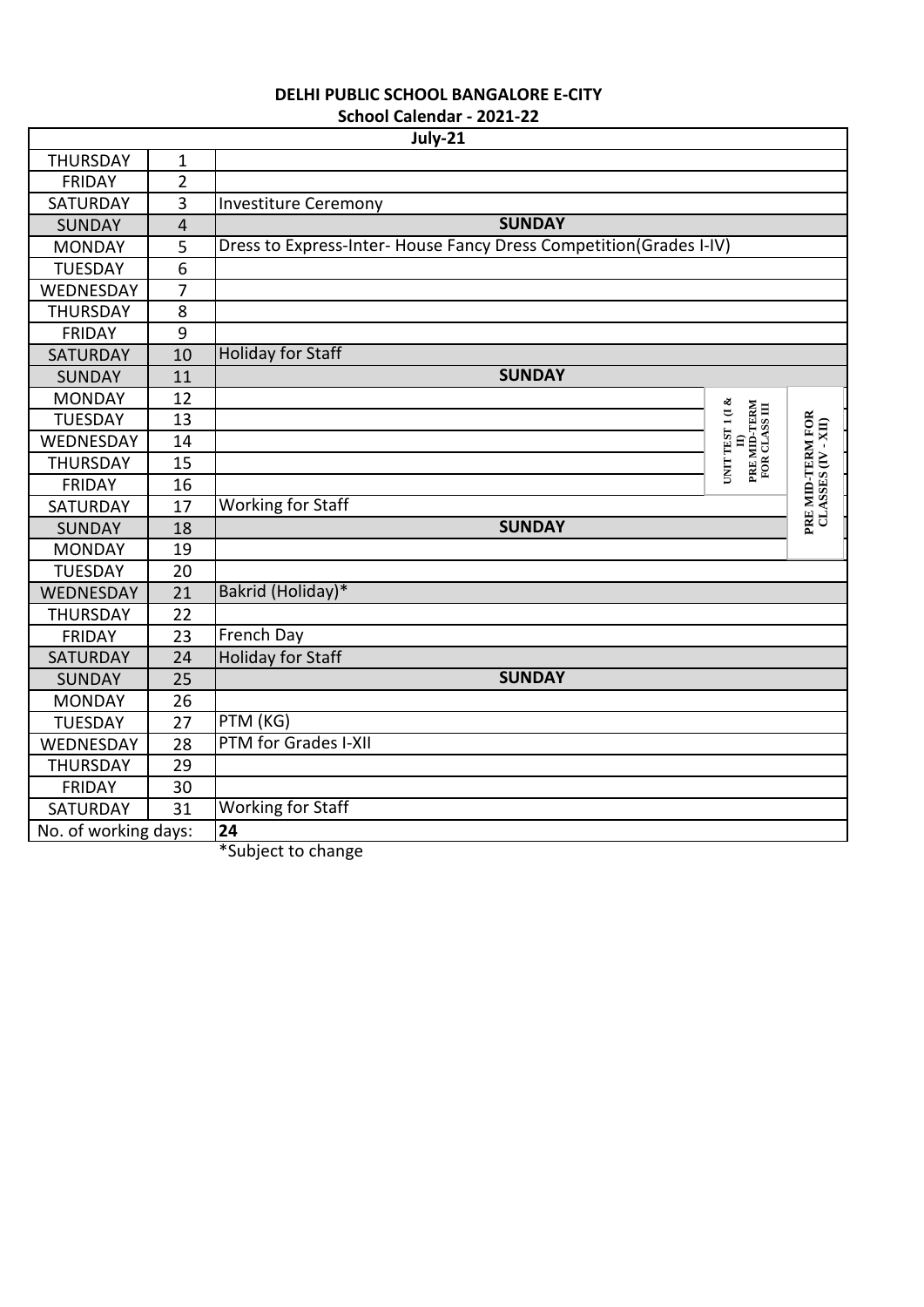|                      |                | August-21                                              |
|----------------------|----------------|--------------------------------------------------------|
| <b>SUNDAY</b>        | $\overline{1}$ | <b>SUNDAY</b>                                          |
| <b>MONDAY</b>        | $\overline{2}$ | House Assembly 1                                       |
| <b>TUESDAY</b>       | 3              |                                                        |
| WEDNESDAY            | $\overline{4}$ |                                                        |
| <b>THURSDAY</b>      | 5              |                                                        |
| <b>FRIDAY</b>        | 6              | <b>MUN</b>                                             |
| <b>SATURDAY</b>      | 7              | <b>Working for Staff</b>                               |
| <b>SUNDAY</b>        | 8              | <b>SUNDAY</b>                                          |
| <b>MONDAY</b>        | 9              | Inter- House Quiz Competition (Grades V-XII)           |
| <b>TUESDAY</b>       | 10             |                                                        |
| WEDNESDAY            | 11             |                                                        |
| <b>THURSDAY</b>      | 12             |                                                        |
| <b>FRIDAY</b>        | 13             |                                                        |
| <b>SATURDAY</b>      | 14             | <b>Holiday for Staff</b>                               |
| <b>SUNDAY</b>        | 15             | Independence day (Special Assembly) SUNDAY             |
| <b>MONDAY</b>        | 16             |                                                        |
| <b>TUESDAY</b>       | 17             |                                                        |
| WEDNESDAY            | 18             |                                                        |
| <b>THURSDAY</b>      | 19             |                                                        |
| <b>FRIDAY</b>        | 20             | Varamahalakshmi Vratha (Holiday) Muharram* (Holiday)   |
| <b>SATURDAY</b>      | 21             | <b>Holiday for Staff</b>                               |
| <b>SUNDAY</b>        | 22             | <b>SUNDAY</b>                                          |
| <b>MONDAY</b>        | 23             |                                                        |
| <b>TUESDAY</b>       | 24             |                                                        |
| WEDNESDAY            | 25             |                                                        |
| <b>THURSDAY</b>      | 26             | <b>Sanskrit Diwas Celebration</b>                      |
| <b>FRIDAY</b>        | 27             | <b>National Sports Day Celebration</b>                 |
| <b>SATURDAY</b>      | 28             | Janmashtami Virtual event (Parent Child Activity) (KG) |
| <b>SUNDAY</b>        | 29             | <b>SUNDAY</b>                                          |
| <b>MONDAY</b>        | 30             | Janmashtami(Holiday)                                   |
| <b>TUESDAY</b>       | 31             |                                                        |
| No. of working days: |                | 22                                                     |

\*Subject to change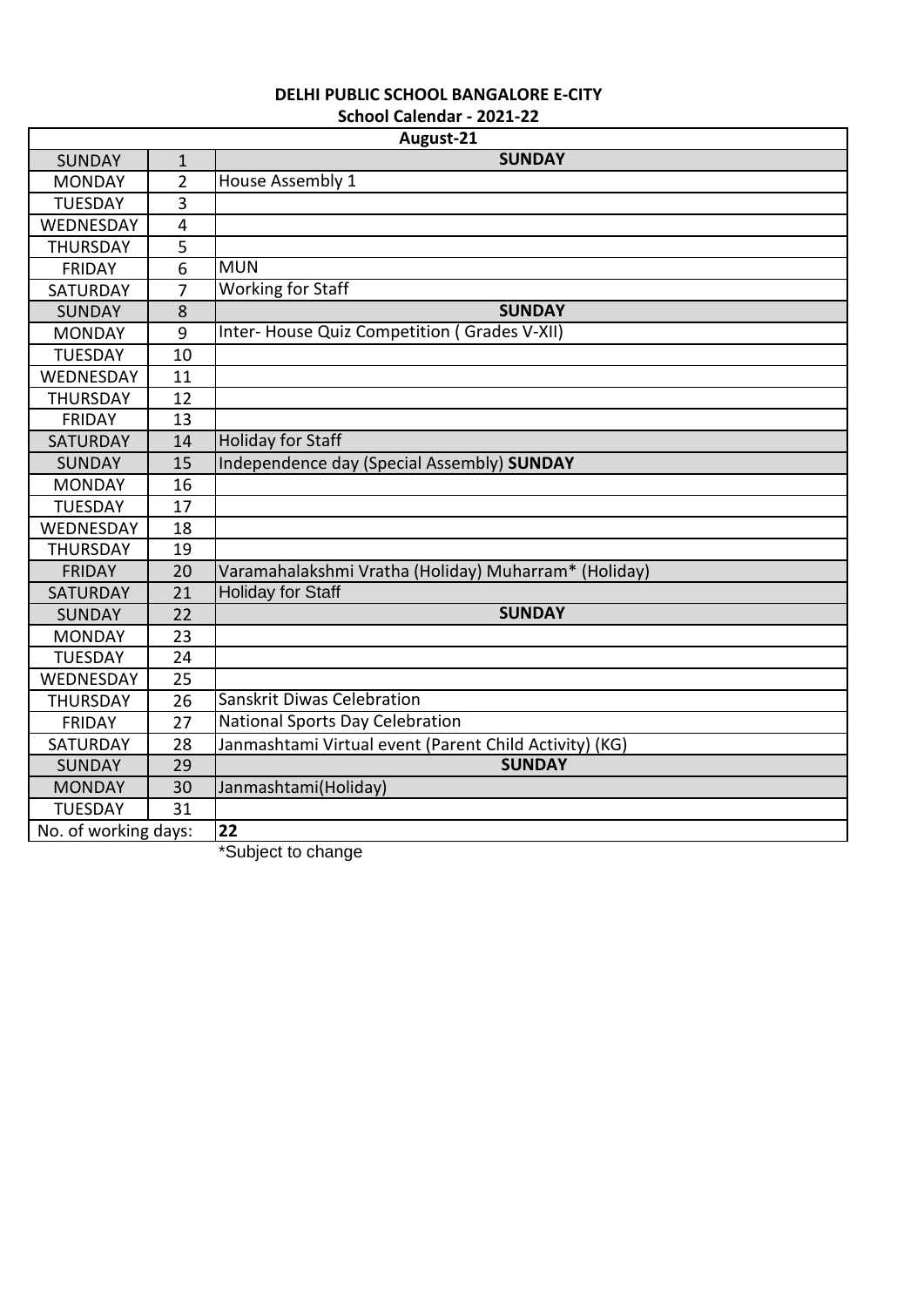| <b>DELHI PUBLIC SCHOOL BANGALORE E-CITY</b> |  |
|---------------------------------------------|--|
| School Calendar - 2021-22                   |  |

|                 |                         | September-21                                                                      |                                                                  |               |
|-----------------|-------------------------|-----------------------------------------------------------------------------------|------------------------------------------------------------------|---------------|
| WEDNESDAY       | $\mathbf{1}$            |                                                                                   |                                                                  |               |
| <b>THURSDAY</b> | $\overline{2}$          |                                                                                   |                                                                  |               |
| <b>FRIDAY</b>   | 3                       |                                                                                   |                                                                  |               |
| SATURDAY        | $\overline{\mathbf{4}}$ | Working for Staff / Teacher's Day Celebration                                     |                                                                  |               |
| <b>SUNDAY</b>   | 5                       | <b>SUNDAY</b>                                                                     |                                                                  |               |
| <b>MONDAY</b>   | 6                       |                                                                                   |                                                                  |               |
| <b>TUESDAY</b>  | $\overline{7}$          |                                                                                   |                                                                  |               |
| WEDNESDAY       | 8                       | <b>House Assembly 2</b>                                                           |                                                                  |               |
| <b>THURSDAY</b> | $\overline{9}$          | Gauri Pooja (Holiday)                                                             |                                                                  |               |
| <b>FRIDAY</b>   | 10                      | Ganesh Chaturthi (Holiday) / World Suicide Prevention Day                         |                                                                  |               |
| <b>SATURDAY</b> | 11                      | <b>Holiday for Staff</b>                                                          |                                                                  |               |
| <b>SUNDAY</b>   | 12                      | <b>SUNDAY</b>                                                                     |                                                                  |               |
| <b>MONDAY</b>   | 13                      |                                                                                   |                                                                  |               |
| <b>TUESDAY</b>  | 14                      | Inter - House Hindi Recitation Competition (Grades I-V) / Hindi Diwas Celebration |                                                                  |               |
| WEDNESDAY       | 15                      |                                                                                   |                                                                  |               |
| <b>THURSDAY</b> | 16                      |                                                                                   |                                                                  |               |
| <b>FRIDAY</b>   | 17                      |                                                                                   |                                                                  |               |
| <b>SATURDAY</b> | 18                      | <b>Working for Staff</b>                                                          |                                                                  |               |
| <b>SUNDAY</b>   | 19                      | <b>SUNDAY</b>                                                                     |                                                                  | FOR CLASS IV  |
| <b>MONDAY</b>   | 20                      |                                                                                   | $\blacksquare$                                                   |               |
| <b>TUESDAY</b>  | 21                      |                                                                                   |                                                                  |               |
| WEDNESDAY       | 22                      |                                                                                   | XII                                                              |               |
| <b>THURSDAY</b> | 23                      |                                                                                   |                                                                  | VШ            |
| <b>FRIDAY</b>   | 24                      |                                                                                   |                                                                  |               |
| <b>SATURDAY</b> | 25                      | Virtual Grandparents' Day Activity (KG)                                           | $\mathbf{K}$                                                     |               |
| <b>SUNDAY</b>   | 26                      | <b>SUNDAY</b>                                                                     |                                                                  |               |
| <b>MONDAY</b>   | 27                      |                                                                                   |                                                                  |               |
| <b>TUESDAY</b>  | 28                      |                                                                                   | UNIT TEST 2 FOR CLASEES<br>MID-TERM EXAM FOR<br>CLASSES III, IX- | MID-TERM EXAM |
| WEDNESDAY       | 29                      |                                                                                   |                                                                  |               |
|                 |                         |                                                                                   |                                                                  |               |
| <b>THURSDAY</b> | 30                      | 22                                                                                |                                                                  |               |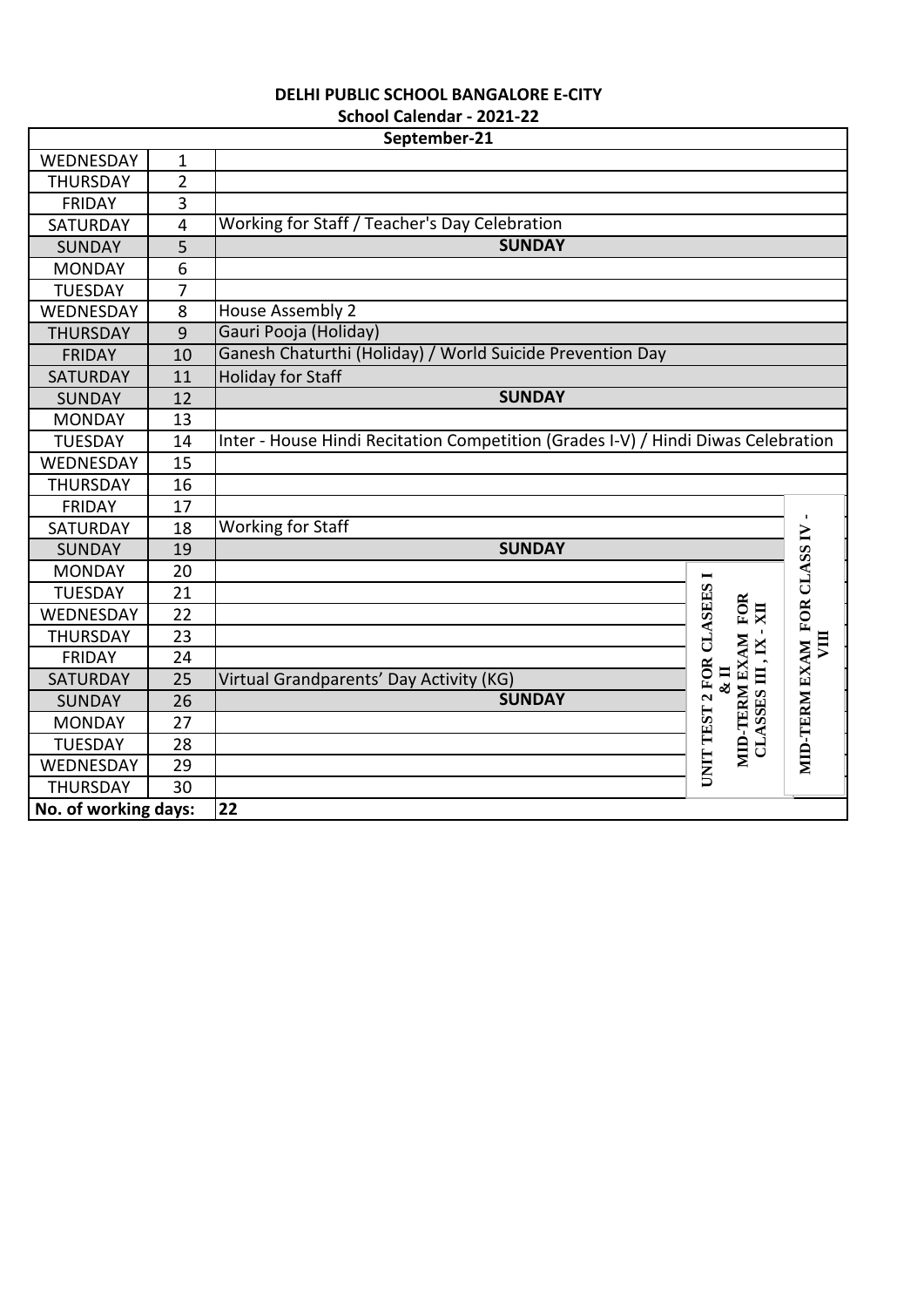|                      |                         | October-21                                                 |                 |                 |
|----------------------|-------------------------|------------------------------------------------------------|-----------------|-----------------|
| <b>FRIDAY</b>        | $\mathbf{1}$            | Unit Test 2 / Midterm Exams end                            |                 |                 |
| <b>SATURDAY</b>      | $\overline{2}$          | Gandhi Jayanthi (Holiday)                                  |                 |                 |
| <b>SUNDAY</b>        | $\overline{3}$          | <b>SUNDAY</b>                                              | DAAN UTSAV WEEK |                 |
| <b>MONDAY</b>        | $\overline{\mathbf{4}}$ | PTM (KG)                                                   |                 | MENTAL          |
| <b>TUESDAY</b>       | 5                       |                                                            |                 | <b>WEEK</b>     |
| WEDNESDAY            | $\overline{6}$          | Mahalaya Amavasya (Holiday)                                |                 |                 |
| <b>THURSDAY</b>      | 7                       |                                                            |                 |                 |
| <b>FRIDAY</b>        | 8                       | House Assembly 3                                           |                 | WORLD<br>HEALTH |
| SATURDAY             | 9                       | <b>Working for Staff</b>                                   |                 |                 |
| <b>SUNDAY</b>        | 10                      | <b>SUNDAY</b>                                              |                 |                 |
| <b>MONDAY</b>        | 11                      | <b>Dussehra Vacations Begins</b>                           |                 |                 |
| <b>TUESDAY</b>       | 12                      |                                                            |                 | D               |
| WEDNESDAY            | 13                      |                                                            |                 | U               |
| <b>THURSDAY</b>      | 14                      | Ayudha Pooja (Holiday)                                     |                 | S               |
| <b>FRIDAY</b>        | 15                      | Vijayadashmi (Holiday)                                     |                 | S               |
| <b>SATURDAY</b>      | 16                      |                                                            |                 | E               |
| <b>SUNDAY</b>        | 17                      | <b>SUNDAY</b>                                              |                 | $\sf H$         |
| <b>MONDAY</b>        | 18                      |                                                            |                 | ${\sf R}$       |
| <b>TUESDAY</b>       | 19                      | Eid Milad* (Holiday)                                       |                 | А               |
| WEDNESDAY            | 20                      | Valmiki Jayanthi (Holiday)                                 |                 |                 |
| <b>THURSDAY</b>      | 21                      | <b>School Reopens</b>                                      |                 |                 |
| <b>FRIDAY</b>        | 22                      |                                                            |                 |                 |
| SATURDAY             | 23                      | PTM for Grades I-XII                                       |                 |                 |
| <b>SUNDAY</b>        | 24                      | <b>SUNDAY</b>                                              |                 |                 |
| <b>MONDAY</b>        | 25                      | Inter - House English Recitation Competition Grades (I-IV) |                 |                 |
| <b>TUESDAY</b>       | 26                      |                                                            |                 |                 |
| WEDNESDAY            | 27                      |                                                            |                 |                 |
| <b>THURSDAY</b>      | 28                      |                                                            |                 |                 |
| <b>FRIDAY</b>        | 29                      | Inter- House English Elocution Competition (Grades V-XII)  |                 |                 |
| SATURDAY             | 30                      | <b>Working for Staff</b>                                   |                 |                 |
| <b>SUNDAY</b>        | 31                      | <b>SUNDAY</b>                                              |                 |                 |
| No. of working days: |                         | 15                                                         |                 |                 |

\*Subject to change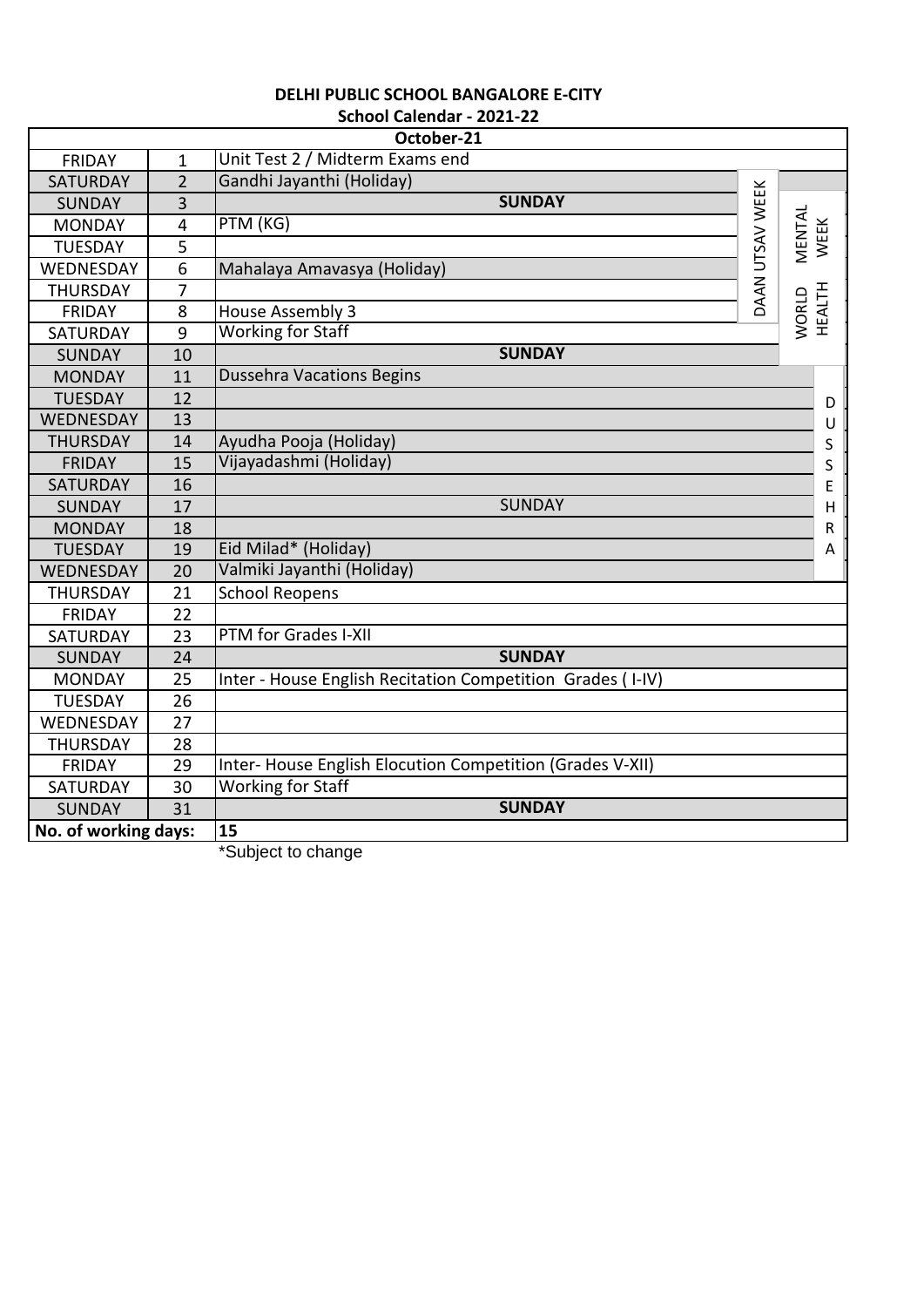|                      |                | School Calendar - 2021-22                                               |   |
|----------------------|----------------|-------------------------------------------------------------------------|---|
|                      |                | November-21                                                             |   |
| <b>MONDAY</b>        | $\mathbf{1}$   | Kannada Rajyothsava (Holiday)                                           |   |
| <b>TUESDAY</b>       | $\overline{2}$ |                                                                         | D |
| WEDNESDAY            | $\overline{3}$ | Naraka Chaturdashi (Holiday)                                            | W |
| <b>THURSDAY</b>      | 4              | Deepavali (Holiday)                                                     | А |
| <b>FRIDAY</b>        | 5              | Balipadyami (Holiday) / International Day against Violence and Bullying |   |
| <b>SATURDAY</b>      | 6              |                                                                         |   |
| <b>SUNDAY</b>        | $\overline{7}$ | <b>SUNDAY</b>                                                           |   |
| <b>MONDAY</b>        | 8              | <b>School Reopens</b>                                                   |   |
| <b>TUESDAY</b>       | 9              |                                                                         |   |
| WEDNESDAY            | 10             |                                                                         |   |
| <b>THURSDAY</b>      | 11             |                                                                         |   |
| <b>FRIDAY</b>        | 12             | Children's Day Celebration                                              |   |
| SATURDAY             | 13             | Inter-house Coding Competition (Grades IV - XII)                        |   |
| <b>SUNDAY</b>        | 14             | <b>SUNDAY</b>                                                           |   |
| <b>MONDAY</b>        | 15             | Kannada Rajyotsava Celebration (Chiguru)                                |   |
| <b>TUESDAY</b>       | 16             |                                                                         |   |
| WEDNESDAY            | 17             |                                                                         |   |
| <b>THURSDAY</b>      | 18             |                                                                         |   |
| <b>FRIDAY</b>        | 19             | Scavenger Hunt- Recycle and Reduce (Grades I-XII)                       |   |
| <b>SATURDAY</b>      | 20             | <b>Holiday for Staff</b>                                                |   |
| <b>SUNDAY</b>        | 21             | <b>SUNDAY</b>                                                           |   |
| <b>MONDAY</b>        | 22             | Kanakadasa Jayanthi (Holiday)                                           |   |
| <b>TUESDAY</b>       | 23             |                                                                         |   |
| WEDNESDAY            | 24             |                                                                         |   |
| <b>THURSDAY</b>      | 25             |                                                                         |   |
| <b>FRIDAY</b>        | 26             | Constitution Day / Model Parliament                                     |   |
| SATURDAY             | 27             | <b>Working for Staff</b>                                                |   |
| <b>SUNDAY</b>        | 28             | <b>SUNDAY</b>                                                           |   |
| <b>MONDAY</b>        | 29             |                                                                         |   |
| <b>TUESDAY</b>       | 30             |                                                                         |   |
| No. of working days: |                | 18                                                                      |   |

# **DELHI PUBLIC SCHOOL BANGALORE E-CITY**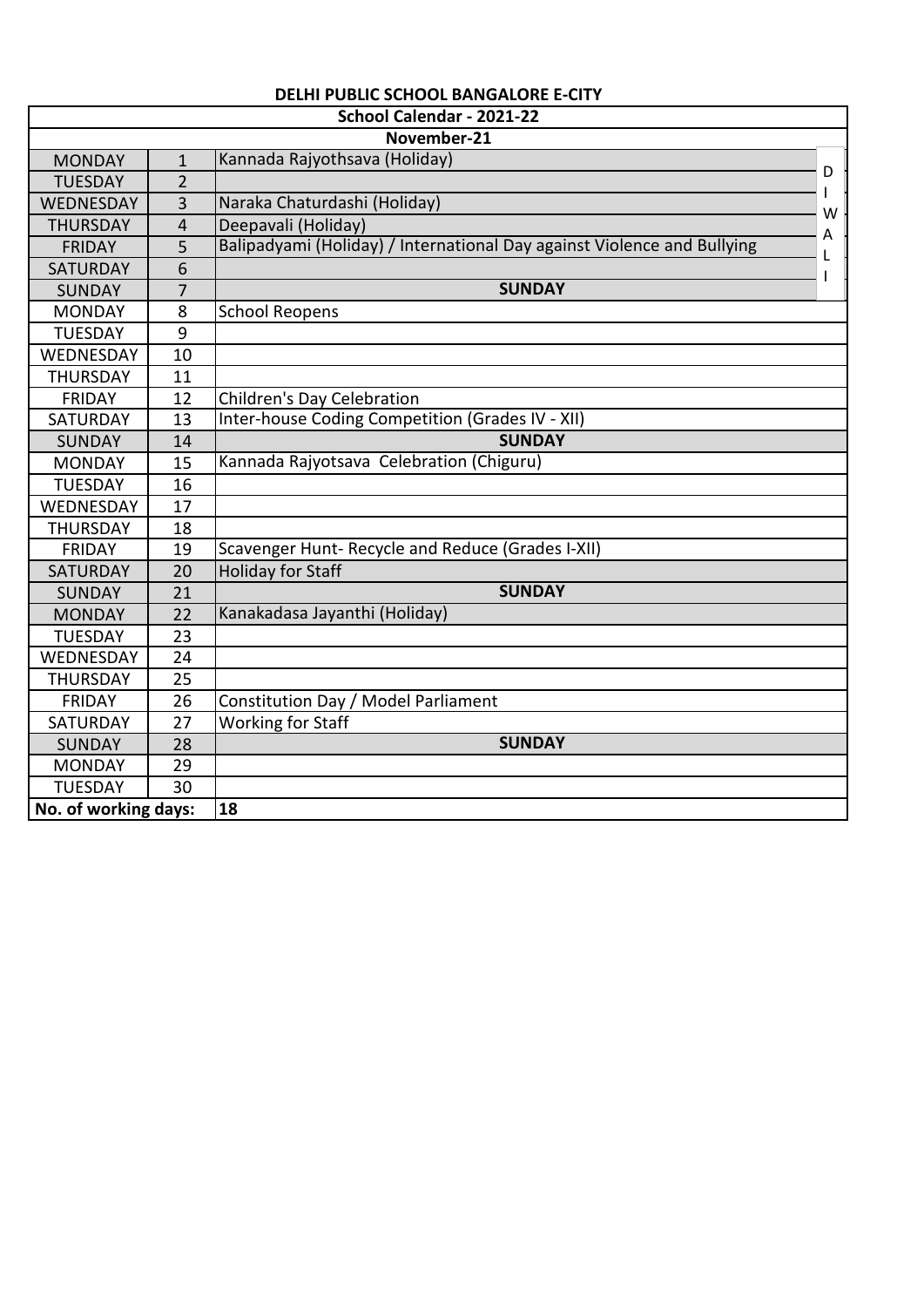|                      |                | DELHI PUBLIC SCHOOL BANGALORE E-CITY     |                                                                                                                               |                                               |                                                                                                            |
|----------------------|----------------|------------------------------------------|-------------------------------------------------------------------------------------------------------------------------------|-----------------------------------------------|------------------------------------------------------------------------------------------------------------|
|                      |                | School Calendar - 2021-22                |                                                                                                                               |                                               |                                                                                                            |
|                      |                | December-21                              |                                                                                                                               |                                               |                                                                                                            |
| WEDNESDAY            | $\mathbf{1}$   |                                          |                                                                                                                               |                                               |                                                                                                            |
| <b>THURSDAY</b>      | $\overline{2}$ |                                          |                                                                                                                               |                                               |                                                                                                            |
| <b>FRIDAY</b>        | $\overline{3}$ | International Day For Disabled Persons   |                                                                                                                               |                                               |                                                                                                            |
| SATURDAY             | $\overline{4}$ | <b>Working for Staff</b>                 |                                                                                                                               |                                               |                                                                                                            |
| <b>SUNDAY</b>        | 5              | <b>SUNDAY</b>                            |                                                                                                                               |                                               |                                                                                                            |
| <b>MONDAY</b>        | 6              |                                          |                                                                                                                               |                                               |                                                                                                            |
| <b>TUESDAY</b>       | $\overline{7}$ |                                          |                                                                                                                               | $-K$ , XI                                     |                                                                                                            |
| WEDNESDAY            | 8              |                                          | TERM EXAM FOR CLASS III<br>UNIT TEST III<br>$\begin{array}{c} \text{(I & II)}\\ \text{POST} \text{ MID} \text{.} \end{array}$ |                                               |                                                                                                            |
| <b>THURSDAY</b>      | $\overline{9}$ |                                          |                                                                                                                               |                                               |                                                                                                            |
| <b>FRIDAY</b>        | 10             |                                          |                                                                                                                               |                                               |                                                                                                            |
| SATURDAY             | 11             | <b>Holiday for Staff</b>                 |                                                                                                                               |                                               | XII                                                                                                        |
| <b>SUNDAY</b>        | 12             | <b>SUNDAY</b>                            |                                                                                                                               | POST MID-TERM EXAM<br>FOR CLASSES IV - IX, XI | PREBOARD 1 EXAM FOR CLASSES X &                                                                            |
| <b>MONDAY</b>        | 13             |                                          |                                                                                                                               |                                               |                                                                                                            |
| <b>TUESDAY</b>       | 14             |                                          |                                                                                                                               |                                               |                                                                                                            |
| WEDNESDAY            | 15             |                                          |                                                                                                                               |                                               |                                                                                                            |
| <b>THURSDAY</b>      | 16             |                                          |                                                                                                                               |                                               |                                                                                                            |
| <b>FRIDAY</b>        | 17             |                                          |                                                                                                                               |                                               |                                                                                                            |
| <b>SATURDAY</b>      | 18             | <b>Working for Staff</b>                 |                                                                                                                               |                                               |                                                                                                            |
| <b>SUNDAY</b>        | 19             | <b>SUNDAY</b>                            |                                                                                                                               |                                               |                                                                                                            |
| <b>MONDAY</b>        | 20             | PTM for Grades I- VIII                   |                                                                                                                               |                                               |                                                                                                            |
| <b>TUESDAY</b>       | 21             |                                          |                                                                                                                               |                                               |                                                                                                            |
| WEDNESDAY            | 22             | National Mathematics Day Celebration     |                                                                                                                               |                                               |                                                                                                            |
| <b>THURSDAY</b>      | 23             | House Assembly 4 / PTM for Grades IX-XII |                                                                                                                               |                                               |                                                                                                            |
| <b>FRIDAY</b>        | 24             | Christmas Vacation begins                |                                                                                                                               |                                               | $\mathsf C$                                                                                                |
| SATURDAY             | 25             | Christmas                                |                                                                                                                               |                                               | $\sf H$                                                                                                    |
| <b>SUNDAY</b>        | 26             | <b>SUNDAY</b>                            |                                                                                                                               |                                               | R                                                                                                          |
| <b>MONDAY</b>        | 27             |                                          |                                                                                                                               |                                               | S                                                                                                          |
| <b>TUESDAY</b>       | 28             |                                          |                                                                                                                               |                                               | T                                                                                                          |
| WEDNESDAY            | 29             |                                          |                                                                                                                               |                                               | $\mathsf{M}% _{T}=\mathsf{M}_{T}\!\left( a,b\right) ,\ \mathsf{M}_{T}=\mathsf{M}_{T}\!\left( a,b\right) ,$ |
| <b>THURSDAY</b>      | 30             |                                          |                                                                                                                               |                                               | А<br>S                                                                                                     |
| <b>FRIDAY</b>        | 31             |                                          |                                                                                                                               |                                               |                                                                                                            |
| No. of working days: |                | 19                                       |                                                                                                                               |                                               |                                                                                                            |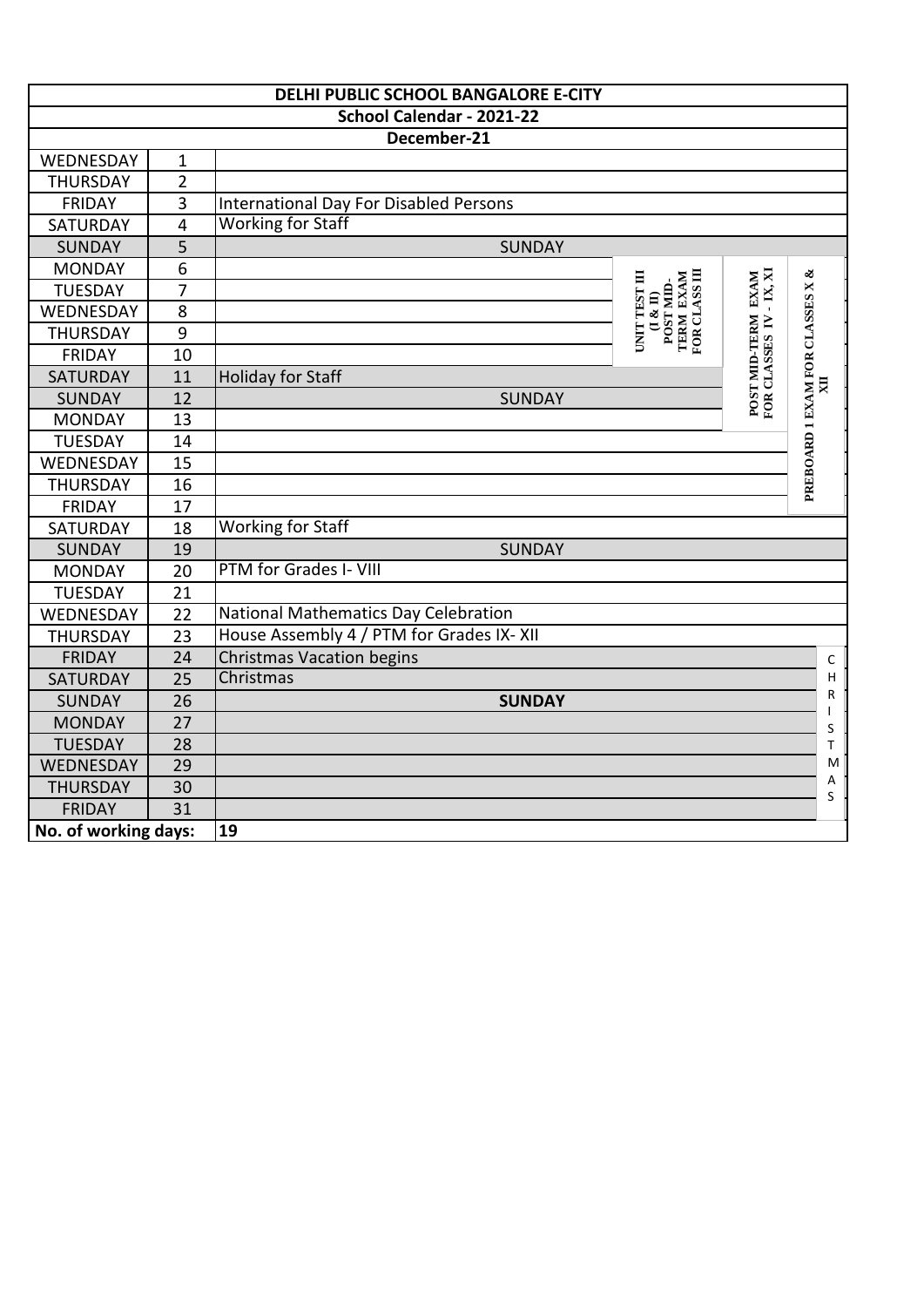|                      |                         | DELHI PUBLIC SCHOOL BANGALORE E-CITY       |                                 |
|----------------------|-------------------------|--------------------------------------------|---------------------------------|
|                      |                         | School Calendar - 2021-22                  |                                 |
|                      |                         | January-22                                 |                                 |
| SATURDAY             | $\mathbf{1}$            | New Year (Holiday)                         |                                 |
| <b>SUNDAY</b>        | $\overline{2}$          | <b>SUNDAY</b>                              |                                 |
| <b>MONDAY</b>        | $\overline{3}$          | <b>School Reopens</b>                      |                                 |
| <b>TUESDAY</b>       | $\overline{\mathbf{4}}$ |                                            |                                 |
| WEDNESDAY            | $\overline{5}$          |                                            |                                 |
| <b>THURSDAY</b>      | 6                       |                                            |                                 |
| <b>FRIDAY</b>        | $\overline{7}$          |                                            |                                 |
| SATURDAY             | 8                       | PTM (KG)                                   |                                 |
| <b>SUNDAY</b>        | 9                       | <b>SUNDAY</b>                              |                                 |
| <b>MONDAY</b>        | 10                      | <b>IGNIS Intra School Competition</b>      |                                 |
| <b>TUESDAY</b>       | 11                      |                                            |                                 |
| WEDNESDAY            | 12                      |                                            | PREBOARD 2 EXAM FOR CLASSES X & |
| <b>THURSDAY</b>      | 13                      |                                            |                                 |
| <b>FRIDAY</b>        | 14                      | Makar Sankranti* (Holiday)                 |                                 |
| <b>SATURDAY</b>      | 15                      | <b>Holiday for Staff</b>                   |                                 |
| <b>SUNDAY</b>        | 16                      | <b>SUNDAY</b>                              | $\overline{\mathbf{M}}$         |
| <b>MONDAY</b>        | 17                      |                                            |                                 |
| <b>TUESDAY</b>       | 18                      |                                            |                                 |
| WEDNESDAY            | 19                      |                                            |                                 |
| <b>THURSDAY</b>      | 20                      |                                            |                                 |
| <b>FRIDAY</b>        | 21                      |                                            |                                 |
| <b>SATURDAY</b>      | 22                      | <b>Blessing Ceremony for Grade X</b>       |                                 |
| <b>SUNDAY</b>        | $\overline{23}$         | <b>SUNDAY</b>                              |                                 |
| <b>MONDAY</b>        | 24                      |                                            |                                 |
| <b>TUESDAY</b>       | $\overline{25}$         |                                            |                                 |
| WEDNESDAY            | 26                      | Republic Day (Holiday)                     |                                 |
| <b>THURSDAY</b>      | 27                      |                                            |                                 |
| <b>FRIDAY</b>        | 28                      |                                            |                                 |
| SATURDAY             | 29                      | Martyrs' Day/ Graduation Day for Grade XII |                                 |
| <b>SUNDAY</b>        | 30                      | <b>SUNDAY</b>                              |                                 |
| <b>MONDAY</b>        | 31                      | PTM for Grades X & XII                     |                                 |
| No. of working days: |                         | 22                                         |                                 |
|                      |                         | *Subject to change                         |                                 |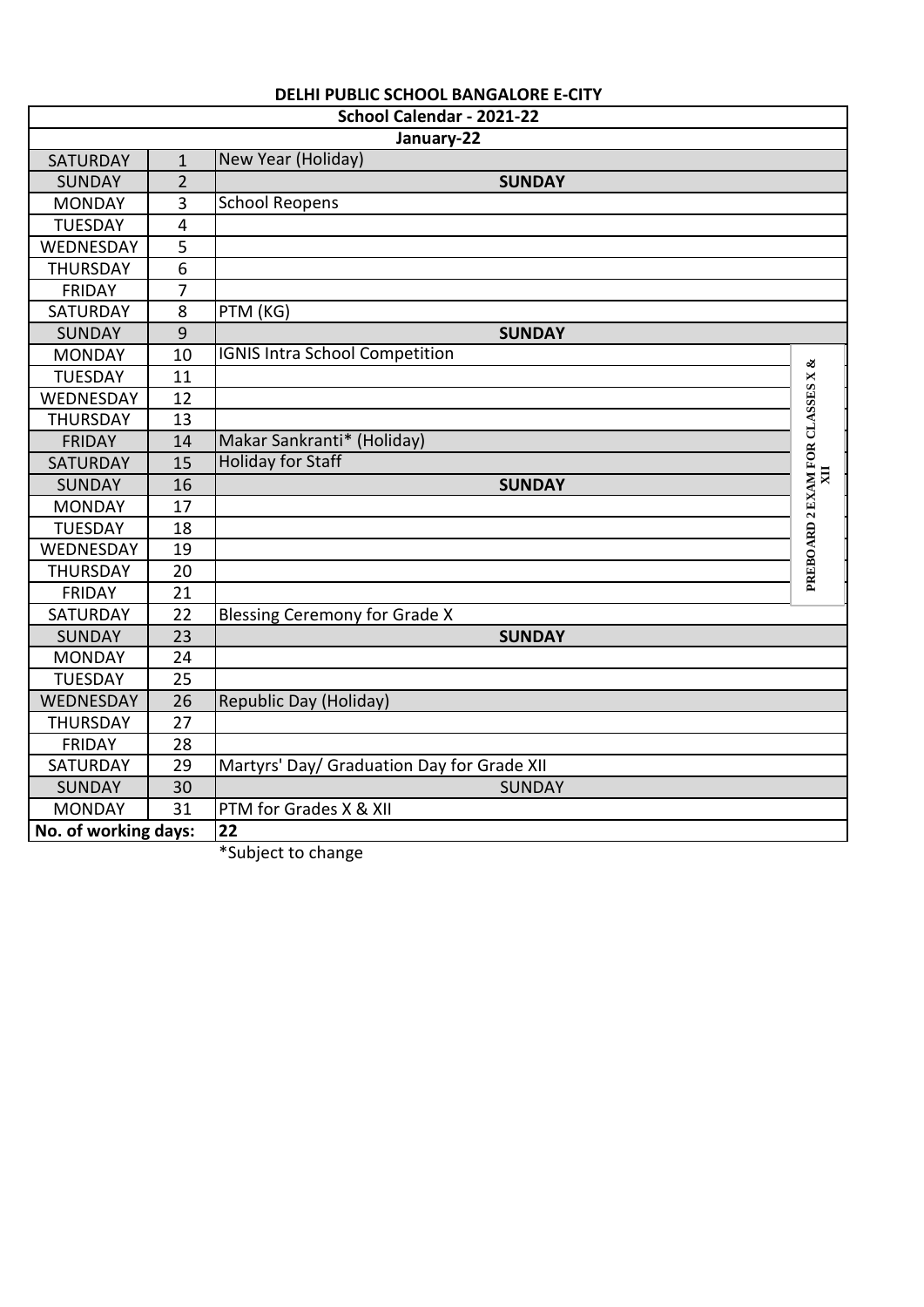|                      |                         | DELHI PUBLIC SCHOOL BANGALORE E-CITY                                      |                            |                            |
|----------------------|-------------------------|---------------------------------------------------------------------------|----------------------------|----------------------------|
|                      |                         | School Calendar - 2021-22                                                 |                            |                            |
|                      |                         | February-22                                                               |                            |                            |
| <b>TUESDAY</b>       | $\mathbf{1}$            |                                                                           |                            |                            |
| WEDNESDAY            | $\overline{2}$          | IGNIS - Inter School Competition(Grades I-V)                              |                            |                            |
| <b>THURSDAY</b>      | 3                       |                                                                           |                            |                            |
| <b>FRIDAY</b>        | $\overline{\mathbf{4}}$ |                                                                           |                            |                            |
| SATURDAY             | 5                       | <b>Working for Staff</b>                                                  |                            |                            |
| <b>SUNDAY</b>        | 6                       | <b>SUNDAY</b>                                                             |                            |                            |
| <b>MONDAY</b>        | 7                       |                                                                           | ANNUAL EXAM FOR CLASS VIII |                            |
| <b>TUESDAY</b>       | 8                       |                                                                           |                            | $\mathbf{X}$               |
| WEDNESDAY            | $\overline{9}$          |                                                                           |                            |                            |
| <b>THURSDAY</b>      | 10                      |                                                                           |                            |                            |
| <b>FRIDAY</b>        | 11                      | Inter - House Rubik Cube Competition Grades (I-VII) / UDBHAV-KG INTER SCH |                            |                            |
| <b>SATURDAY</b>      | 12                      | <b>Holiday for Staff</b>                                                  |                            |                            |
| <b>SUNDAY</b>        | 13                      | <b>SUNDAY</b>                                                             |                            |                            |
| <b>MONDAY</b>        | 14                      |                                                                           |                            |                            |
| <b>TUESDAY</b>       | 15                      |                                                                           |                            | ANNUAL EXAM FOR CLASSES IX |
| WEDNESDAY            | 16                      |                                                                           |                            |                            |
| <b>THURSDAY</b>      | 17                      |                                                                           |                            |                            |
| <b>FRIDAY</b>        | 18                      |                                                                           |                            |                            |
| <b>SATURDAY</b>      | 19                      | Working for Staff                                                         |                            |                            |
| <b>SUNDAY</b>        | 20                      | <b>SUNDAY</b>                                                             |                            |                            |
| <b>MONDAY</b>        | 21                      |                                                                           |                            |                            |
| <b>TUESDAY</b>       | 22                      |                                                                           |                            |                            |
| WEDNESDAY            | 23                      |                                                                           |                            |                            |
| <b>THURSDAY</b>      | 24                      |                                                                           |                            |                            |
| <b>FRIDAY</b>        | 25                      | PTM for Grades VIII, IX, XI                                               |                            |                            |
| <b>SATURDAY</b>      | 26                      | <b>Holiday for Staff</b>                                                  |                            |                            |
| <b>SUNDAY</b>        | 27                      | <b>SUNDAY</b>                                                             |                            |                            |
| <b>MONDAY</b>        | 28                      | National Science Day Celebration                                          |                            |                            |
| No. of working days: |                         | 22                                                                        |                            |                            |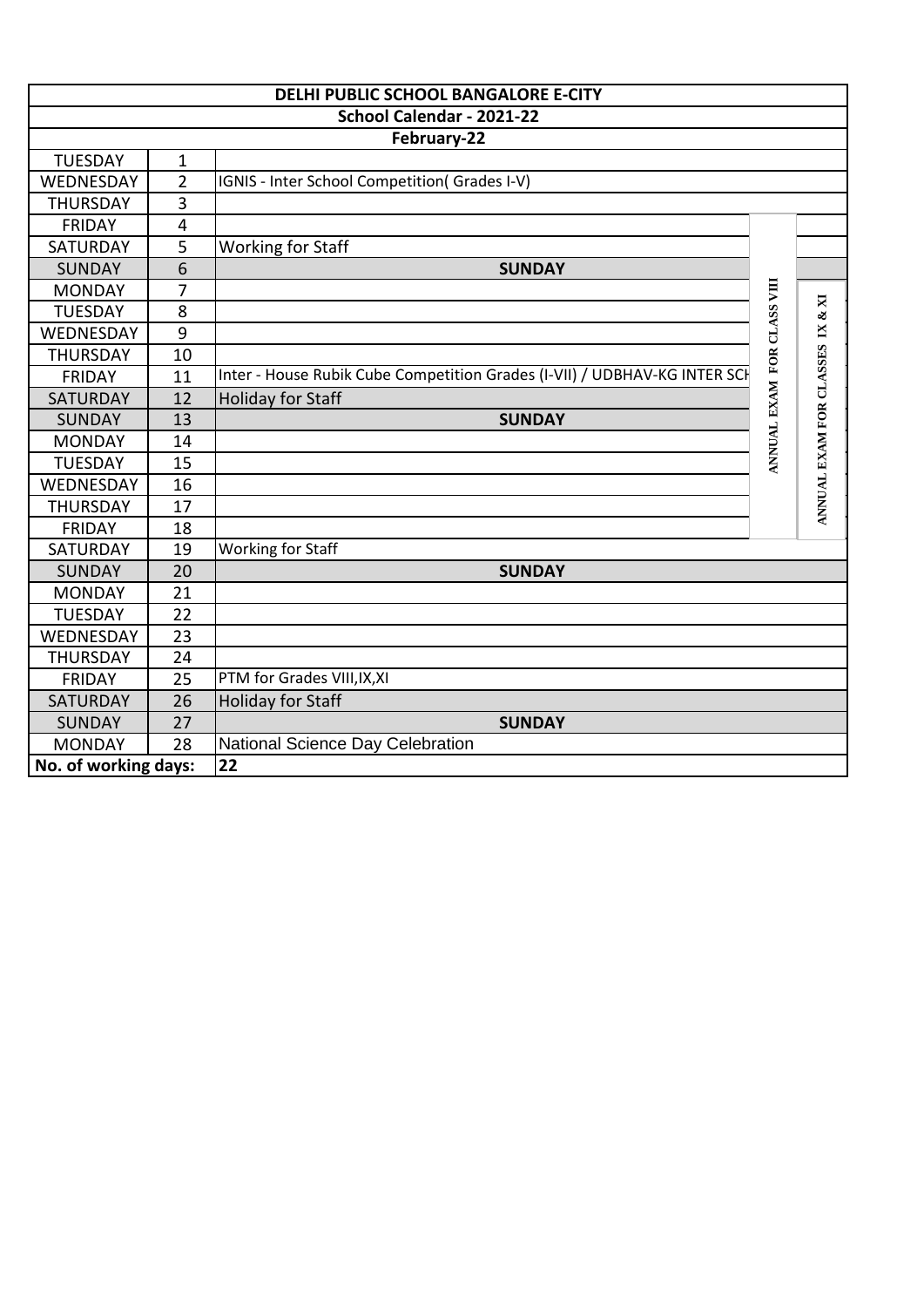|                      |                         | March-22                                      |                                                             |                         |
|----------------------|-------------------------|-----------------------------------------------|-------------------------------------------------------------|-------------------------|
| <b>TUESDAY</b>       | $\mathbf{1}$            | Mahashivrathri (Holiday)                      |                                                             |                         |
| WEDNESDAY            | $\overline{2}$          |                                               |                                                             |                         |
| <b>THURSDAY</b>      | 3                       |                                               |                                                             |                         |
| <b>FRIDAY</b>        | $\overline{\mathbf{4}}$ |                                               |                                                             |                         |
| SATURDAY             | $\overline{5}$          | <b>Working for Staff</b>                      |                                                             |                         |
| <b>SUNDAY</b>        | 6                       | <b>SUNDAY</b>                                 |                                                             |                         |
| <b>MONDAY</b>        | 7                       | Re-opening for Grades IX, X and XII (2022-23) |                                                             |                         |
| <b>TUESDAY</b>       | 8                       |                                               |                                                             |                         |
| WEDNESDAY            | 9                       |                                               |                                                             |                         |
| <b>THURSDAY</b>      | 10                      |                                               |                                                             |                         |
| <b>FRIDAY</b>        | 11                      |                                               |                                                             |                         |
| <b>SATURDAY</b>      | 12                      | <b>Holiday for Staff</b>                      |                                                             | VIII                    |
| <b>SUNDAY</b>        | 13                      | <b>SUNDAY</b>                                 |                                                             | $\mathbf{r}$<br>$\geq$  |
| <b>MONDAY</b>        | 14                      |                                               |                                                             |                         |
| <b>TUESDAY</b>       | 15                      |                                               |                                                             |                         |
| WEDNESDAY            | 16                      |                                               |                                                             |                         |
| <b>THURSDAY</b>      | 17                      |                                               |                                                             |                         |
| <b>FRIDAY</b>        | 18                      |                                               |                                                             |                         |
| SATURDAY             | 19                      | <b>Working for Staff</b>                      |                                                             |                         |
| <b>SUNDAY</b>        | 20                      | <b>SUNDAY</b>                                 | UNIT TEST 4 FOR CLASSES I & II<br>ANNUAL EXAM FOR CLASS III | ANNUAL EXAM FOR CLASSES |
| <b>MONDAY</b>        | 21                      |                                               |                                                             |                         |
| <b>TUESDAY</b>       | 22                      |                                               |                                                             |                         |
| WEDNESDAY            | 23                      | PTM (KG)                                      |                                                             |                         |
| <b>THURSDAY</b>      | 24                      |                                               |                                                             |                         |
| <b>FRIDAY</b>        | 25                      | Last working day for Grades I-VII             |                                                             |                         |
| <b>SATURDAY</b>      | 26                      | <b>Holiday for Staff</b>                      |                                                             |                         |
| <b>SUNDAY</b>        | 27                      | <b>SUNDAY</b>                                 |                                                             |                         |
| <b>MONDAY</b>        | 28                      |                                               |                                                             |                         |
| <b>TUESDAY</b>       | 29                      |                                               |                                                             |                         |
| WEDNESDAY            | 30                      |                                               |                                                             |                         |
| <b>THURSDAY</b>      | 31                      |                                               |                                                             |                         |
| No. of working days: |                         | 24                                            |                                                             |                         |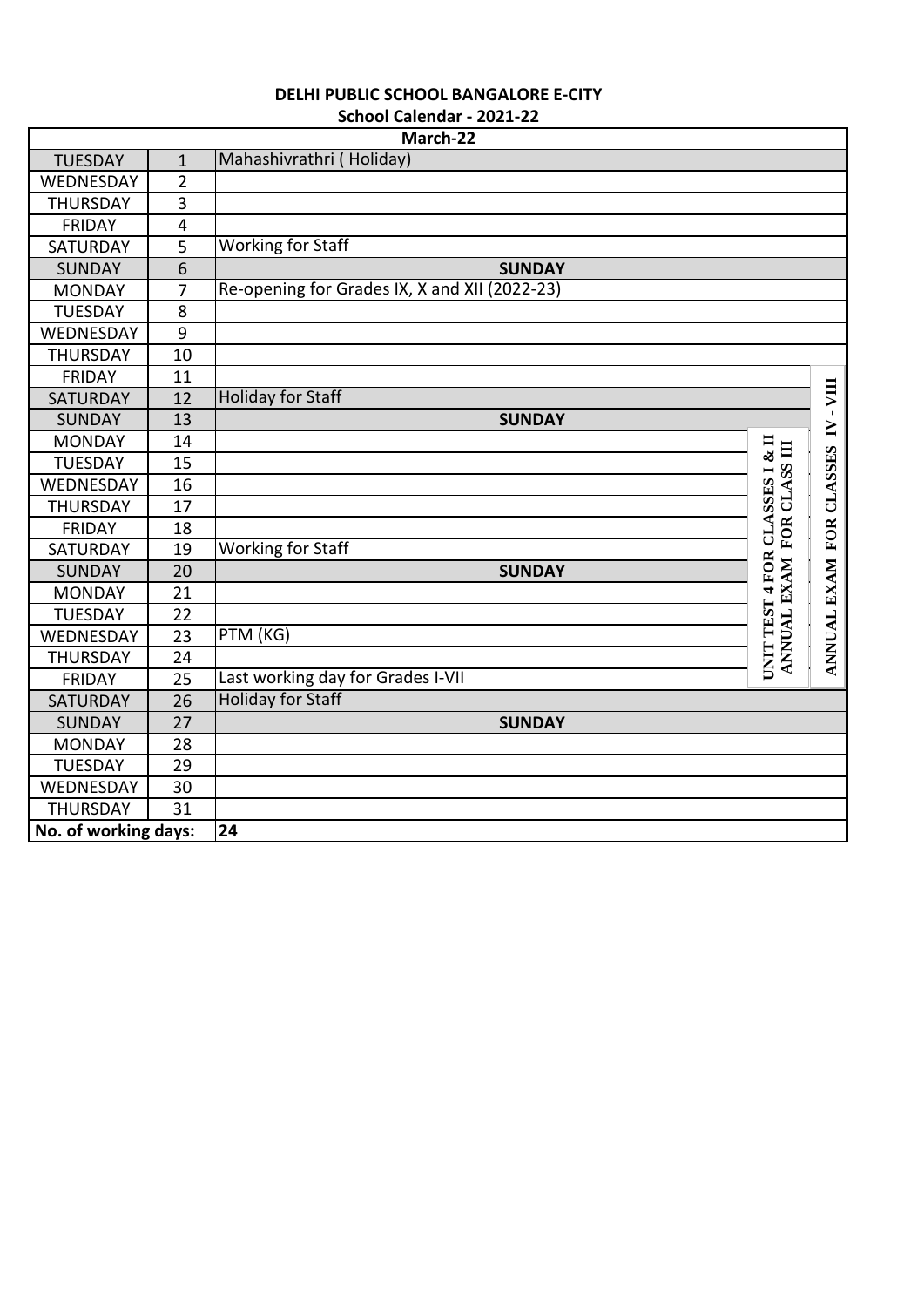|                      |                | April-22                                                                 |  |  |
|----------------------|----------------|--------------------------------------------------------------------------|--|--|
| <b>FRIDAY</b>        | 1              |                                                                          |  |  |
| <b>SATURDAY</b>      | $\overline{2}$ | Ugadi (Holiday)                                                          |  |  |
| <b>SUNDAY</b>        | 3              | <b>SUNDAY</b>                                                            |  |  |
| <b>MONDAY</b>        | $\overline{4}$ | PTM for grades I-VII                                                     |  |  |
| <b>TUESDAY</b>       | 5              |                                                                          |  |  |
| WEDNESDAY            | 6              |                                                                          |  |  |
| <b>THURSDAY</b>      | $\overline{7}$ |                                                                          |  |  |
| <b>FRIDAY</b>        | 8              |                                                                          |  |  |
| SATURDAY             | 9              | Working for staff                                                        |  |  |
| <b>SUNDAY</b>        | 10             | <b>SUNDAY</b>                                                            |  |  |
| <b>MONDAY</b>        | 11             |                                                                          |  |  |
| <b>TUESDAY</b>       | 12             |                                                                          |  |  |
| WEDNESDAY            | 13             | Last working day for students and staff                                  |  |  |
| <b>THURSDAY</b>      | 14             | Mahavir Jayanti (Holiday) Ambedkar Jayanti (Holiday) Summer break starts |  |  |
| <b>FRIDAY</b>        | 15             | Good Friday(Holiday)                                                     |  |  |
| SATURDAY             | 16             |                                                                          |  |  |
| <b>SUNDAY</b>        | 17             | <b>SUNDAY</b>                                                            |  |  |
| <b>MONDAY</b>        | 18             |                                                                          |  |  |
| <b>TUESDAY</b>       | 19             |                                                                          |  |  |
| WEDNESDAY            | 20             |                                                                          |  |  |
| <b>THURSDAY</b>      | 21             |                                                                          |  |  |
| <b>FRIDAY</b>        | 22             |                                                                          |  |  |
| <b>SATURDAY</b>      | 23             |                                                                          |  |  |
| <b>SUNDAY</b>        | 24             | <b>SUNDAY</b>                                                            |  |  |
| <b>MONDAY</b>        | 25             |                                                                          |  |  |
| <b>TUESDAY</b>       | 26             |                                                                          |  |  |
| WEDNESDAY            | 27             |                                                                          |  |  |
| <b>THURSDAY</b>      | 28             |                                                                          |  |  |
| <b>FRIDAY</b>        | 29             |                                                                          |  |  |
| <b>SATURDAY</b>      | 30             |                                                                          |  |  |
| No. of working days: |                | 10                                                                       |  |  |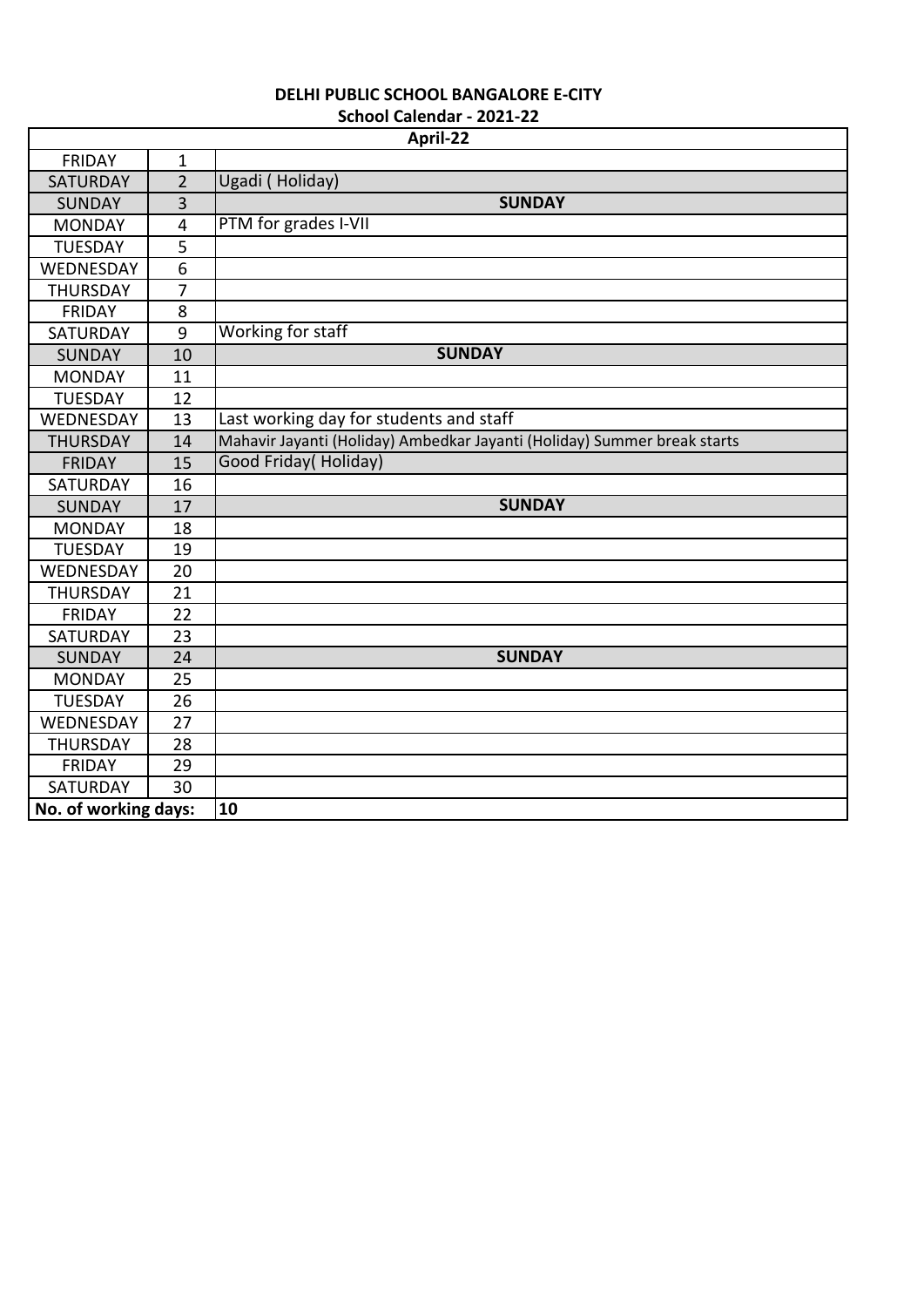| <b>DELHI PUBLIC SCHOOL BANGALORE E-CITY</b> |
|---------------------------------------------|
| School Calendar - 2021-22                   |

| May-22               |                |                                               |               |  |
|----------------------|----------------|-----------------------------------------------|---------------|--|
| <b>SUNDAY</b>        | $\mathbf{1}$   | May Day (Holiday)                             | <b>SUNDAY</b> |  |
| <b>MONDAY</b>        | $\overline{2}$ |                                               |               |  |
| <b>TUESDAY</b>       | $\overline{3}$ | Basava Jayanti(Holiday) Id ul Fitr* (Holiday) |               |  |
| WEDNESDAY            | 4              |                                               |               |  |
| <b>THURSDAY</b>      | 5              |                                               |               |  |
| <b>FRIDAY</b>        | 6              |                                               |               |  |
| SATURDAY             | $\overline{7}$ |                                               |               |  |
| <b>SUNDAY</b>        | 8              |                                               | <b>SUNDAY</b> |  |
| <b>MONDAY</b>        | 9              |                                               |               |  |
| <b>TUESDAY</b>       | 10             |                                               |               |  |
| WEDNESDAY            | 11             |                                               |               |  |
| <b>THURSDAY</b>      | 12             |                                               |               |  |
| <b>FRIDAY</b>        | 13             |                                               |               |  |
| SATURDAY             | 14             |                                               |               |  |
| <b>SUNDAY</b>        | 15             |                                               | <b>SUNDAY</b> |  |
| <b>MONDAY</b>        | 16             |                                               |               |  |
| <b>TUESDAY</b>       | 17             |                                               |               |  |
| WEDNESDAY            | 18             |                                               |               |  |
| <b>THURSDAY</b>      | 19             |                                               |               |  |
| <b>FRIDAY</b>        | 20             |                                               |               |  |
| SATURDAY             | 21             |                                               |               |  |
| <b>SUNDAY</b>        | 22             |                                               | <b>SUNDAY</b> |  |
| <b>MONDAY</b>        | 23             | School reopens for teachers                   |               |  |
| <b>TUESDAY</b>       | 24             |                                               |               |  |
| WEDNESDAY            | 25             |                                               |               |  |
| <b>THURSDAY</b>      | 26             | School reopens for Grades VI - XII            |               |  |
| <b>FRIDAY</b>        | 27             |                                               |               |  |
| <b>SATURDAY</b>      | 28             | <b>Working for Staff</b>                      |               |  |
| <b>SUNDAY</b>        | 29             |                                               | <b>SUNDAY</b> |  |
| <b>MONDAY</b>        | 30             |                                               |               |  |
| <b>TUESDAY</b>       | 31             |                                               |               |  |
| No. of working days: |                | 8                                             |               |  |